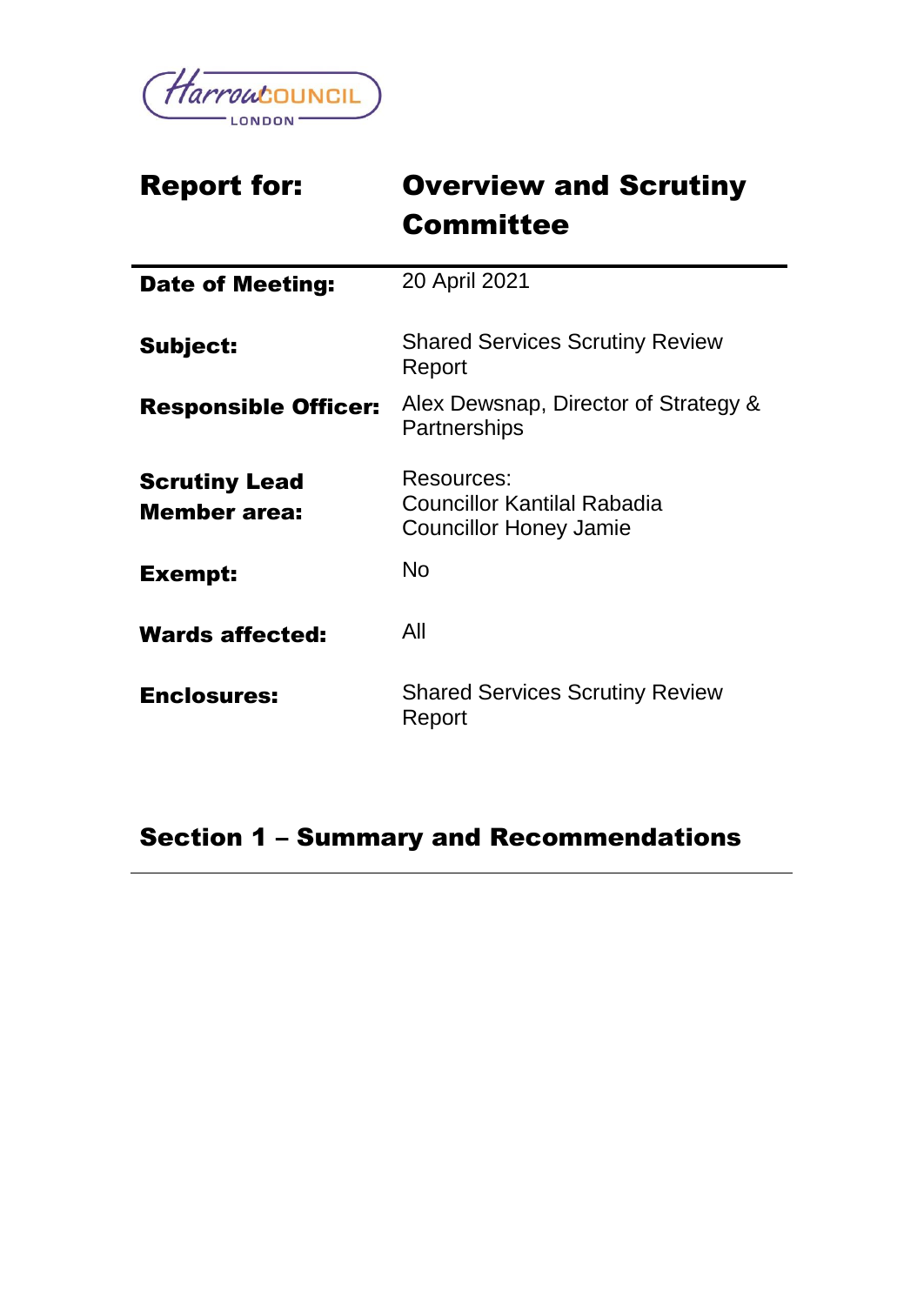This report presents the findings and recommendations from the Shared Services Scrutiny Review. The review started work in late 2019 but had to conclude early in March 2020, as the Covid-19 pandemic diverted resources and continues to stretch organisational capacity.

### **Recommendations:**

The Overview and Scrutiny Committee is asked to:

- a) Consider and endorse the report from the Shared Services Scrutiny Review
- b) Forward the review's report and recommendations to Cabinet, for consideration and response.
- c) In line with Rule 25.1.1 of the Committee Procedure Rules in the Constitution, suspend Rule 36.5, to allow the Executive a longer timeframe within which to respond, in recognition of current stretch in organisational capacity. A revised deadline of September 2021 by which to respond is provided.

# Section 2 – Report

The Overview and Scrutiny Committee commissioned a review of shared services in its work programme for 2019/20 and agreed the review's scope in September 2019 outlining the following aim and objectives for the review:

The purpose of this review is to better understand and influence how shared services can be part of the Council's future commissioning decisions, to deliver better outcomes for residents as well as making efficiencies for the Council.

The objectives of the review as set out in the scope are:

- 1. To understand what a shared service is and the protocol the Council follows to enter into a shared service; how this can be improved in terms of the criteria including financial, risk management, quality of service and efficiency.
- 2. To understand the history of Harrow's shared services and the lessons learnt, especially with regards to efficiency savings for the Council.
- 3. Use the intel and lessons learnt to guide future shared service ventures.
- 4. To research and understand best practice, lessons learnt on sharing services and how these can be adopted and implemented at Harrow Council.

The review group held a challenge panel in March 2020, shortly after which scrutiny work was paused for a couple of months in light of the Covid-19 pandemic.

When scrutiny re-started, its priorities and work programme was refreshed to reflect the new and emerging priorities for Harrow. It is against this backdrop that this report is delayed and incomplete as council resources and capacity continue to be diverted to respond to the pandemic and mitigating its adverse impact. It is important to note that although the report is published in April 2021, the review work concluded in March 2020 and conclusions/ recommendations are framed accordingly.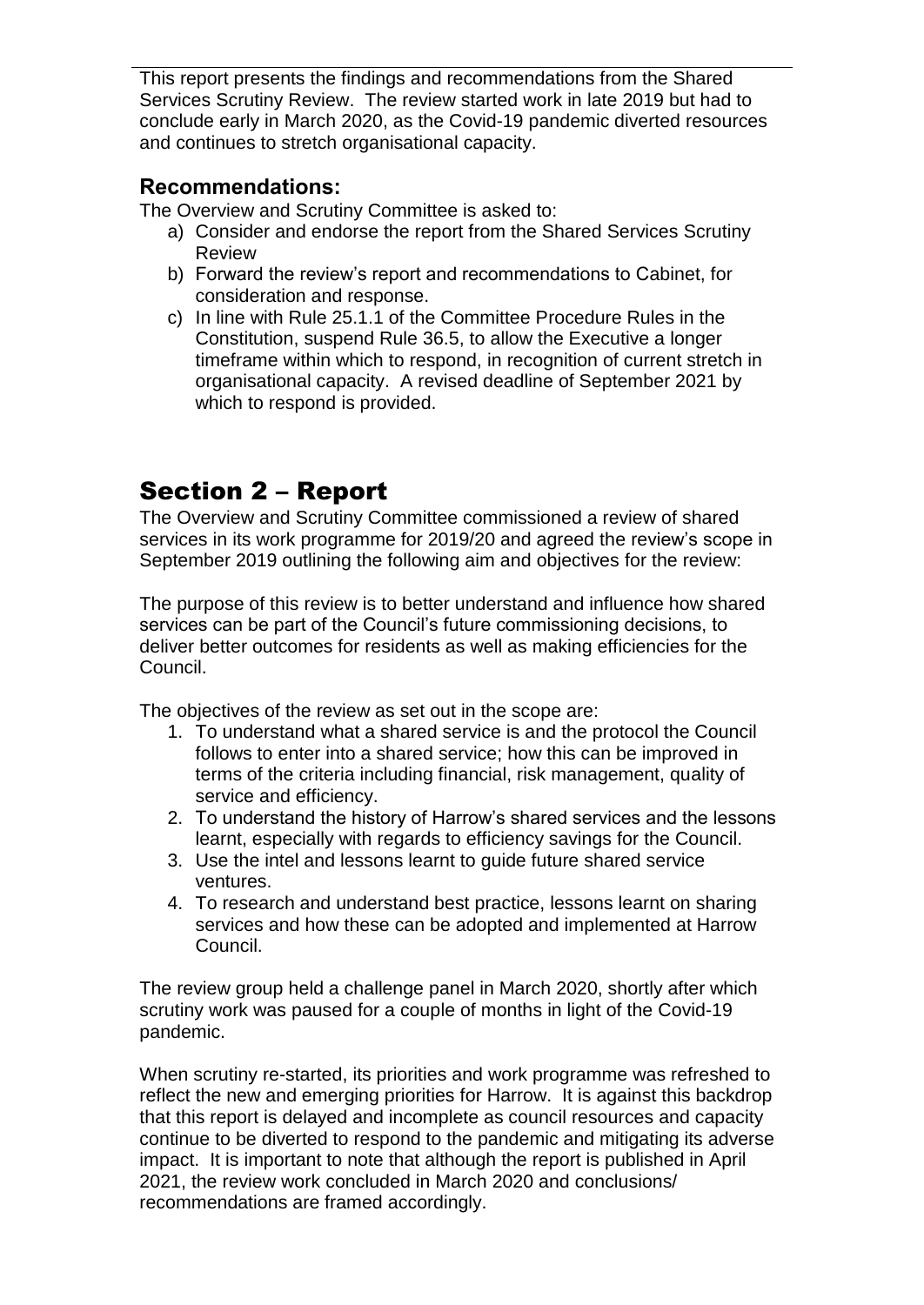The review makes the following recommendations:

- Recommendation 1: that every decision that the council takes around future shared service arrangements should be supported by robust feasibility studies, options appraisals and business case, which have been considered by CSB and had the opportunity to be critically and constructively challenged by members.
- Recommendation 2: that the council develops a checklist of considerations that any future shared services agreement process must take account in order to be confident that the shared service is beneficial to Harrow Council and that any risks identified can be mitigated. This can build on the checklist suggested by the review group.
- Recommendation 3: that the outstanding information identified by the Review Group following the Challenge Panel is followed up by O&S as and when appropriate, and as scrutiny work programme and resources allow.

## **Ward Councillors' comments**

Not applicable as report relates to all wards.

### **Financial Implications**

There are no financial issues associated with this report.

### **Performance Issues**

There are no performance issues associated with this report.

### **Environmental Impact**

There is no environmental impact associated with this report.

## **Risk Management Implications**

There are no risk management implications associated with this report.

### **Equalities implications / Public Sector Equality Duty**

An Equalities Impact Assessment has not been undertaken for this report as it summarises the activities of scrutiny and does not propose any direct changes to service delivery.

### **Council Priorities**

All – as shared service arrangements can be applied to most service areas of the council.

# Section 3 - Statutory Officer Clearance

Not required for this report.

# Mandatory Checks